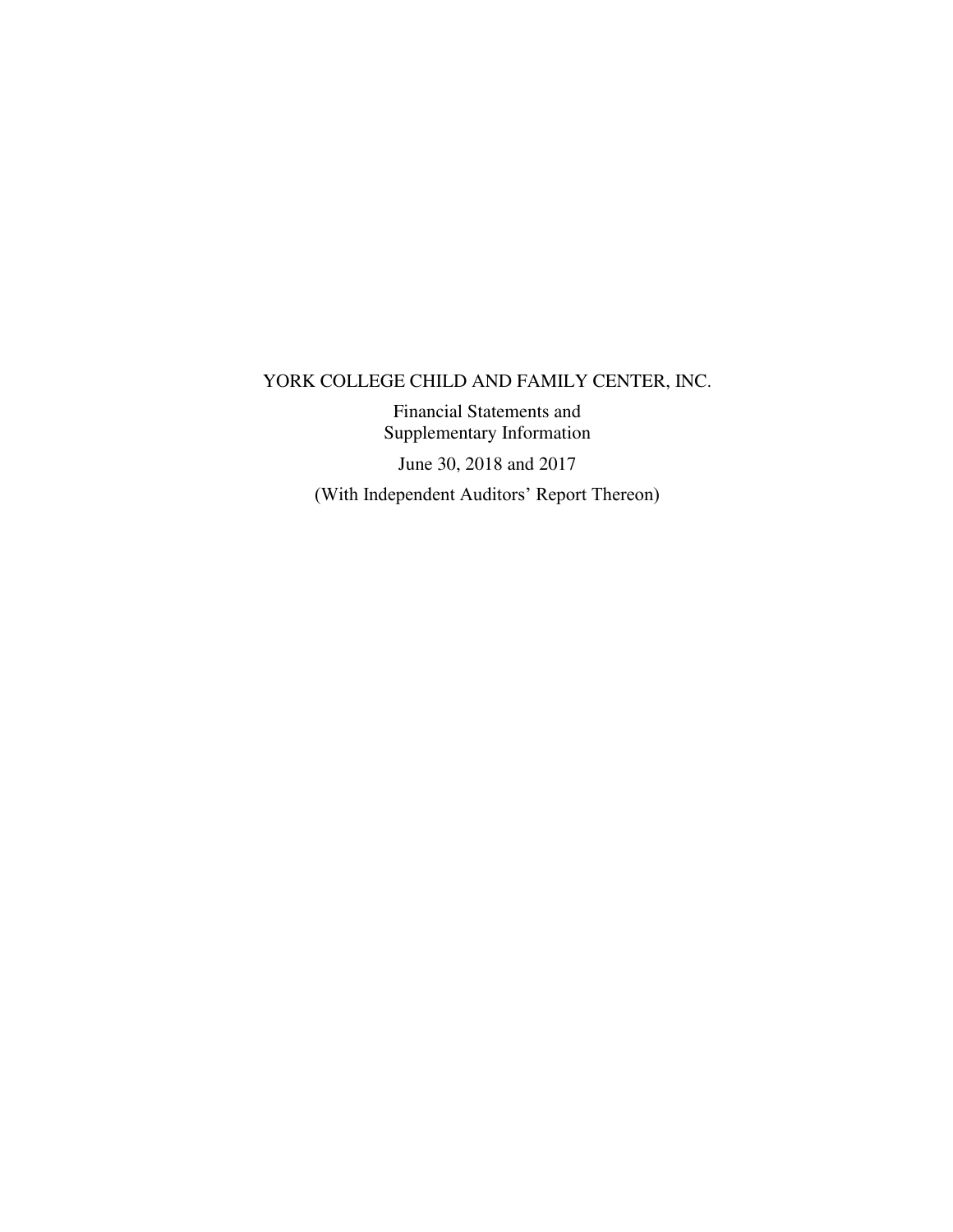# Table of Contents

|                                                                   | Page      |
|-------------------------------------------------------------------|-----------|
| <b>Independent Auditors' Report</b>                               | $1 - 2$   |
| Management's Discussion and Analysis                              | $3 - 8$   |
| <b>Financial Statements:</b><br><b>Statements of Net Position</b> | 9         |
| Statements of Revenue, Expenses and Changes in Net Position       | 10        |
| <b>Statements of Cash Flows</b>                                   | 11        |
| <b>Notes to Financial Statements</b>                              | $12 - 17$ |
|                                                                   |           |

\* \* \* \* \* \*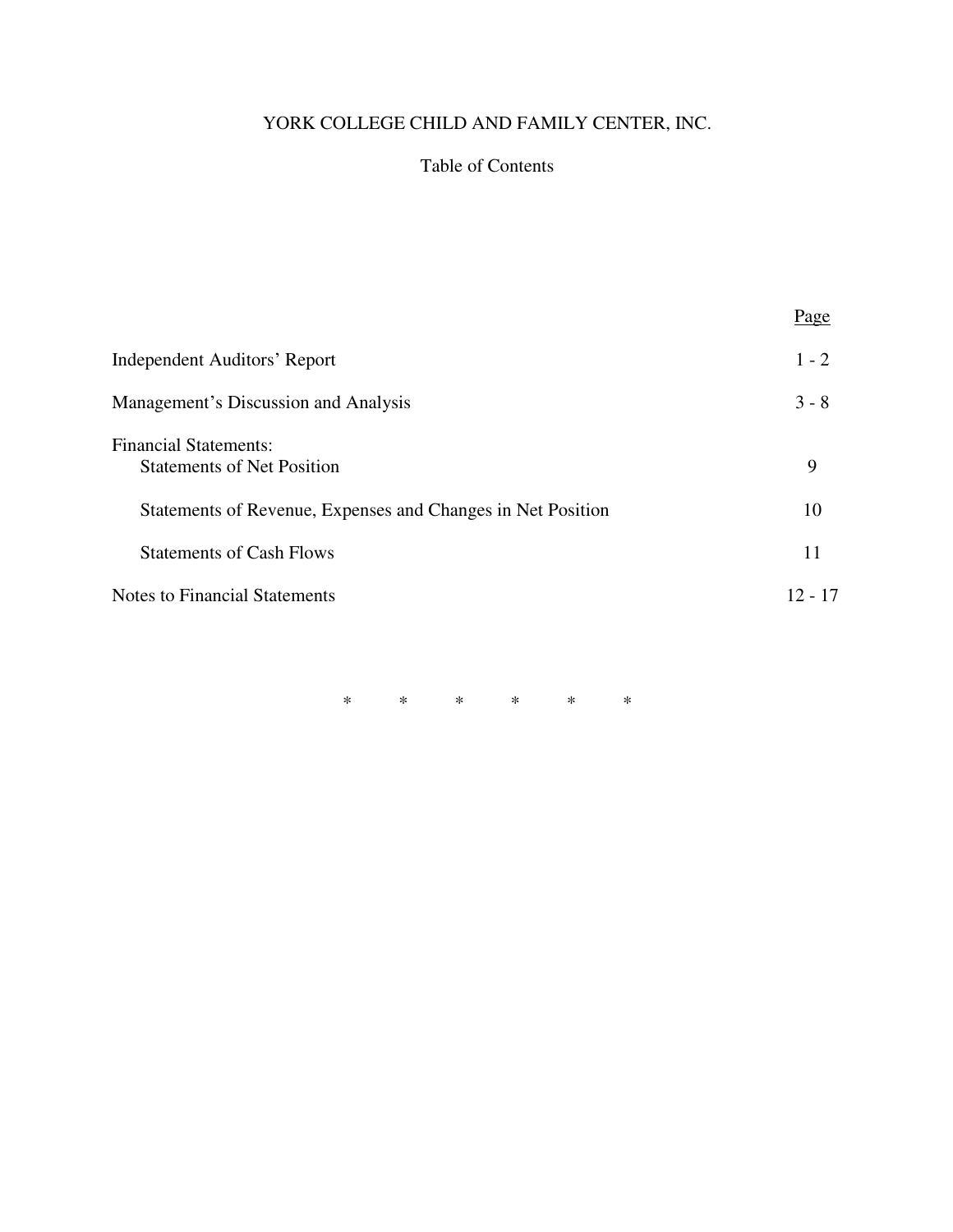

6390 Main Street, Suite 200 Williamsville, NY 14221

P 716.634.0700 TF 800.546.7556 F 716.634.0764 W EFPRgroup.com

# INDEPENDENT AUDITORS' REPORT

The Board of Directors York College Child and Family Center, Inc.:

#### Report on the Financial Statements

We have audited the accompanying financial statements of York College Child and Family Center, Inc. (the Center) as of and for the years ended June 30, 2018 and 2017, and related notes to financial statements, which collectively comprise the Center's financial statements as listed in the table of contents.

#### Management's Responsibility for the Financial Statements

Management is responsible for the preparation and fair presentation of these financial statements in accordance with accounting principles generally accepted in the United States of America; this includes the design, implementation, and maintenance of internal control relevant to the preparation and fair presentation of financial statements that are free from material misstatement, whether due to fraud or error.

#### Auditor's Responsibility

Our responsibility is to express an opinion on these financial statements based on our audits. We conducted our audits in accordance with auditing standards generally accepted in the United States of America. Those standards require that we plan and perform the audit to obtain reasonable assurance about whether the financial statements are free from material misstatement.

An audit involves performing procedures to obtain audit evidence about the amounts and disclosures in the financial statements. The procedures selected depend on the auditor's judgment, including the assessment of the risks of material misstatement of the financial statements, whether due to fraud or error. In making those risk assessments, the auditor considers internal control relevant to the Center's preparation and fair presentation of the financial statements in order to design audit procedures that are appropriate in the circumstances, but not for the purpose of expressing an opinion on the effectiveness of the Center's internal control. Accordingly, we express no such opinion. An audit also includes evaluating the appropriateness of accounting policies used and the reasonableness of significant accounting estimates made by management, as well as evaluating the overall presentation of the financial statements.

We believe that the audit evidence we have obtained is sufficient and appropriate to provide a basis for our audit opinion.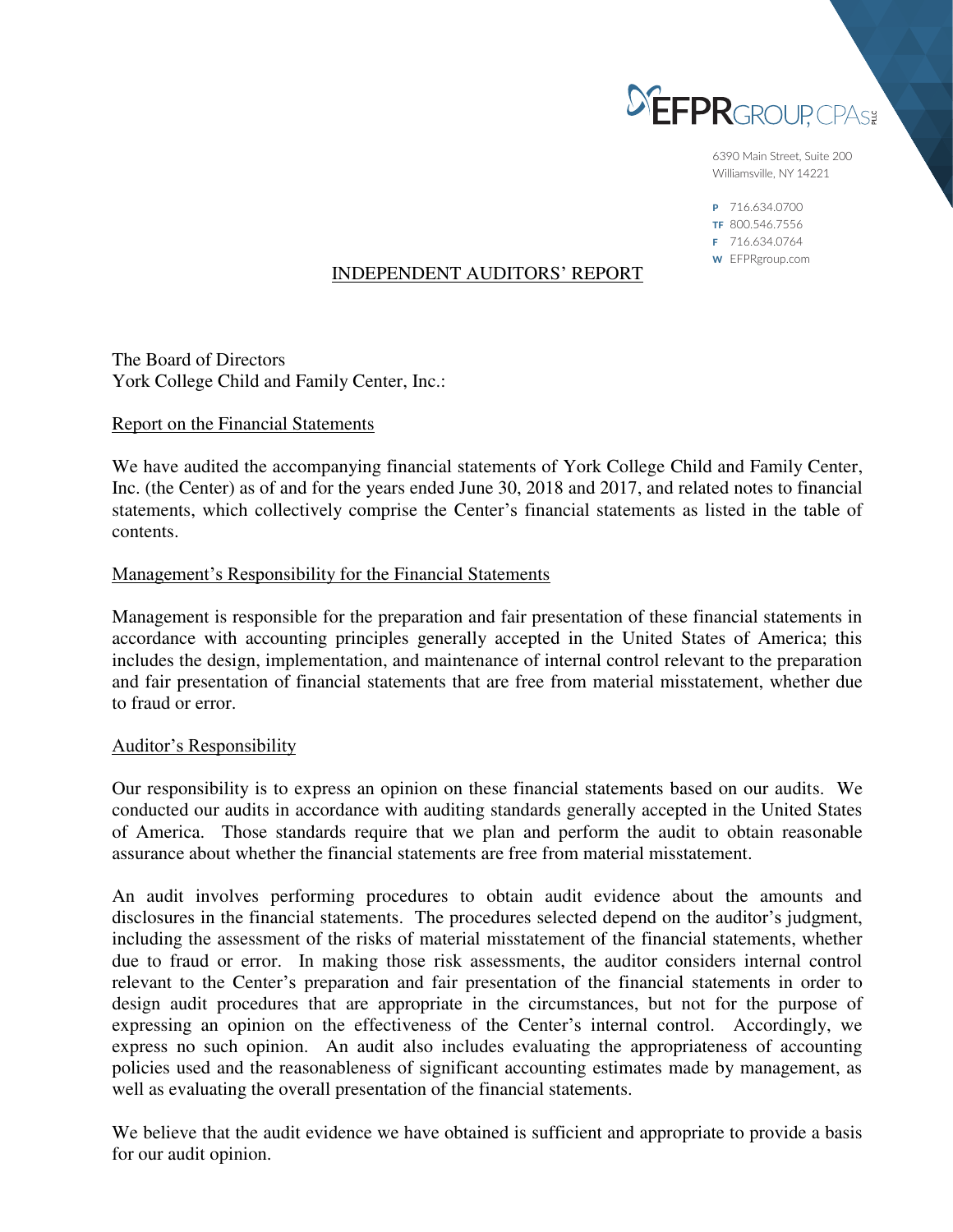## **Opinion**

In our opinion, the financial statements referred to above present fairly, in all material respects, the net position of York College Child and Family Center, Inc. as of June 30, 2018 and 2017, and the respective changes in financial position and cash flows for the years then ended, in accordance with accounting principles generally accepted in the United States of America.

## Other Matter

## Required Supplementary Information

Accounting principles generally accepted in the United States of America require that the management's discussion and analysis on pages 3 through 8 be presented to supplement the basic financial statements. Such information, although not a part of the basic financial statements, is required by the Governmental Accounting Standards Board, who considers it to be an essential part of financial reporting for placing the basic financial statements in an appropriate operational, economic, or historical context. We have applied certain limited procedures to the required supplementary information in accordance with auditing standards generally accepted in the United States of America, which consisted of inquiries of management about the methods of preparing the information and comparing the information for consistency with management's responses to our inquiries, the basic financial statements, and other knowledge we obtained during our audit of the basic financial statements. We do not express an opinion or provide any assurance on the information because the limited procedures do not provide us with sufficient evidence to express an opinion or provide any assurance.

EFPR Group, CPAS, PLLC

Williamsville, New York October 1, 2018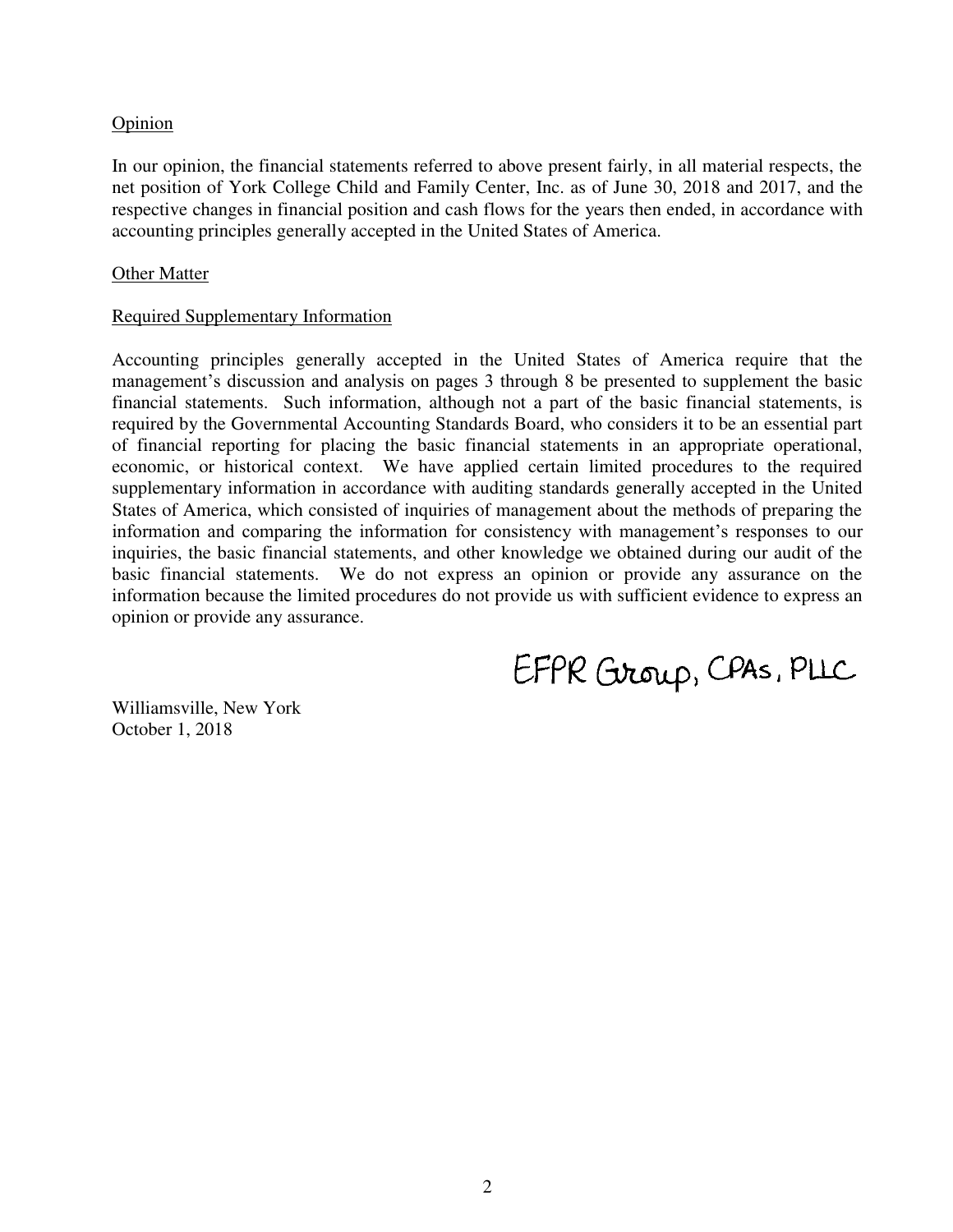Management's Discussion and Analysis

June 30, 2018

The intent of management's discussion and analysis (MD&A) is to provide readers with a comprehensive overview of York College Child and Family Center, Inc.'s (the Center) net position as of June 30, 2018, and changes in its net position for the year then ended. Since this MD&A is designed to focus on current activities, resulting changes, and currently known facts, it should be read in conjunction with the accompanying audited financial statements and related notes.

#### **Financial Highlights**

- The Center's net position increased by \$39,983 or 7%.
- The Center's revenue decreased by \$3,345 or 1%.
- The Center's expenses decreased by \$56,087 or 6%.

#### **Financial Position**

The Center's net position, the difference between assets and liabilities, is one way to measure the Center's financial health or financial position. Over time, increases and decreases in the Center's net position is one indicator of whether its financial health is improving.

#### **Statements of Net Position**

The following summarizes the Center's assets, liabilities and net position as of June 30, 2018 and 2017, under the accrual basis of accounting:

|                                                         | <u>2018</u> | 2017    | Dollar<br>change | Percent<br>change |
|---------------------------------------------------------|-------------|---------|------------------|-------------------|
| Assets:                                                 |             |         |                  |                   |
| Cash and equivalents<br>Accounts receivable and prepaid | 535,665     | 369,040 | 166,625          | 45%               |
| expenses                                                | 127,275     | 271,700 | (144, 425)       | (53%)             |
| Total assets                                            | 662,940     | 640,740 | 22,200           | 3%                |
| Liabilities                                             | 31,367      | 49,150  | (17,783)         | (36%)             |
| Unrestricted net position                               | 631,573     | 591,590 | 39,983           | 7%                |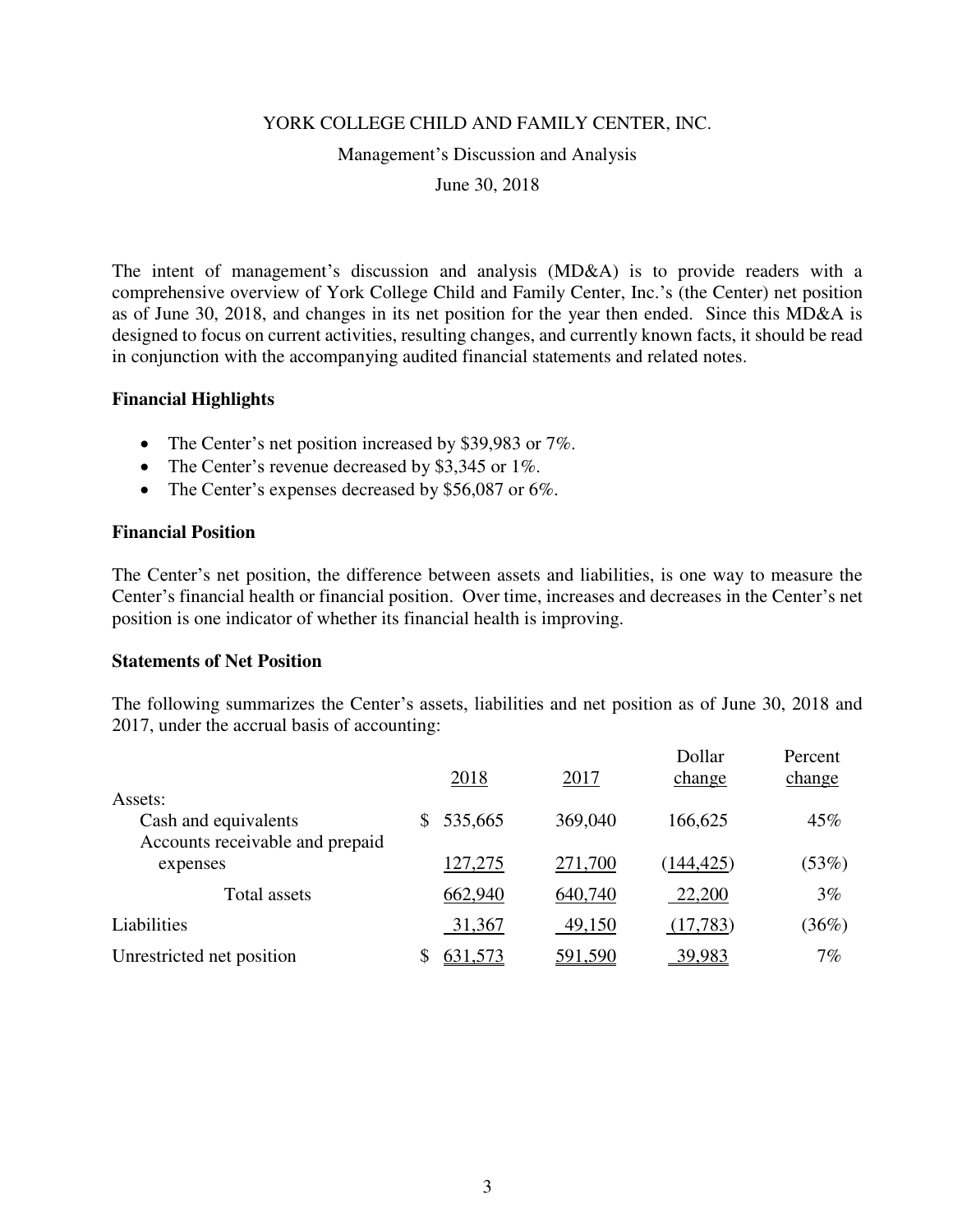Management's Discussion and Analysis, Continued

At June 30, 2018, the Center's total assets increased by \$22,200 or 3%, compared to the previous year. The majority of this variance is due to an increase of \$166,625 in cash and equivalents due to subsidies for the Universal Pre-Kindergarten program and from CUNY for providing child care services for children of students enrolled at the College. This was offset by a decrease in accounts receivable of \$144,633 primarily due to the timing of the CUNY subsidy.

The Center's total current liabilities decreased by \$17,783 or 36%, compared to the previous year. This variance was attributable to a decrease in accounts payable and accrued expenses due to a reduction in spending.

There were no other significant or unexpected changes in the Center's assets and liabilities.



The following illustrates the Center's net position at June 30, 2018 and 2017 by category: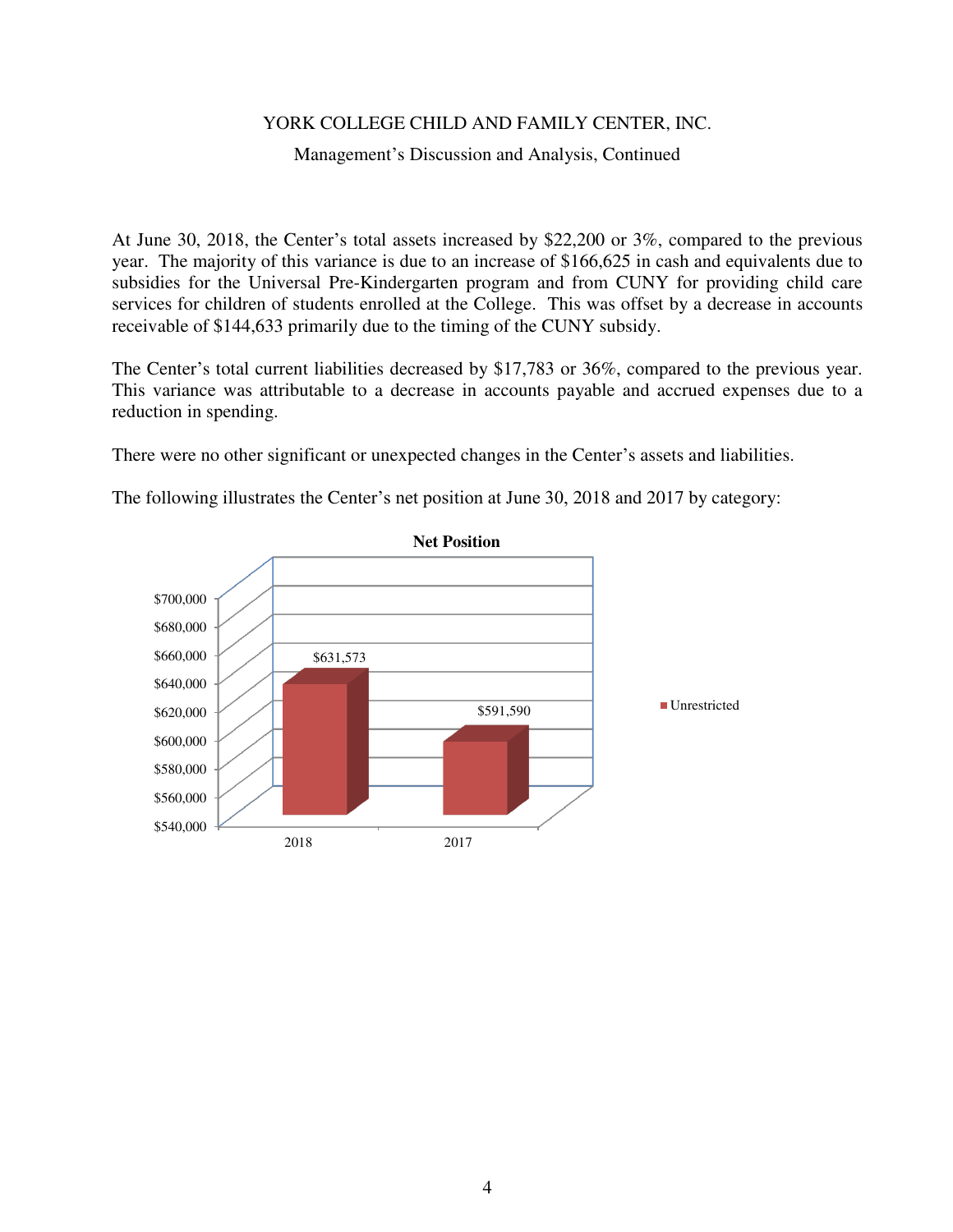## Management's Discussion and Analysis, Continued

#### **Statements of Revenue, Expenses and Changes in Net Position**

The statements of revenue, expenses and changes in net position present the operating results of the Center, as well as nonoperating revenue and expenses, if any. The major components of revenue and expenses for the years ended June 30, 2018 and 2017 are as follows:

## **Revenue**

| 2018         | 2017    | Dollar<br>change | Percent<br>change |
|--------------|---------|------------------|-------------------|
|              |         |                  |                   |
| 459,902<br>S | 493,814 | (33,912)         | (7%)              |
| 188,612      | 150,000 | 38,612           | 26%               |
|              |         |                  |                   |
| 64,820       | 64,815  | 5                | $1\%$             |
| 14,009       | 17,793  | (3,784)          | (21%)             |
|              |         |                  |                   |
| 48,682       | 51,808  | (3,126)          | (6%)              |
| 137,636      | 138,693 | (1,057)          | (1%)              |
| 772          | 855     | (83)             | $(10\%)$          |
| 914,433      | 917,778 | (3,345)          | (1%)              |
|              |         |                  |                   |

The Center's total revenue for the year ended June 30, 2018 amounted to \$914,433, a decrease of \$3,345 or 1%, compared to the previous year. There was an increase of \$38,612 or 26% in the CUNY child care allocation due to a revised allocation from New York State, which was offset by a decrease of \$33,912 or 7% in donated space and services due to a reduction in time dedicated to the Center by the Board of Directors.

There were no other significant or unexpected changes in the Center's revenue.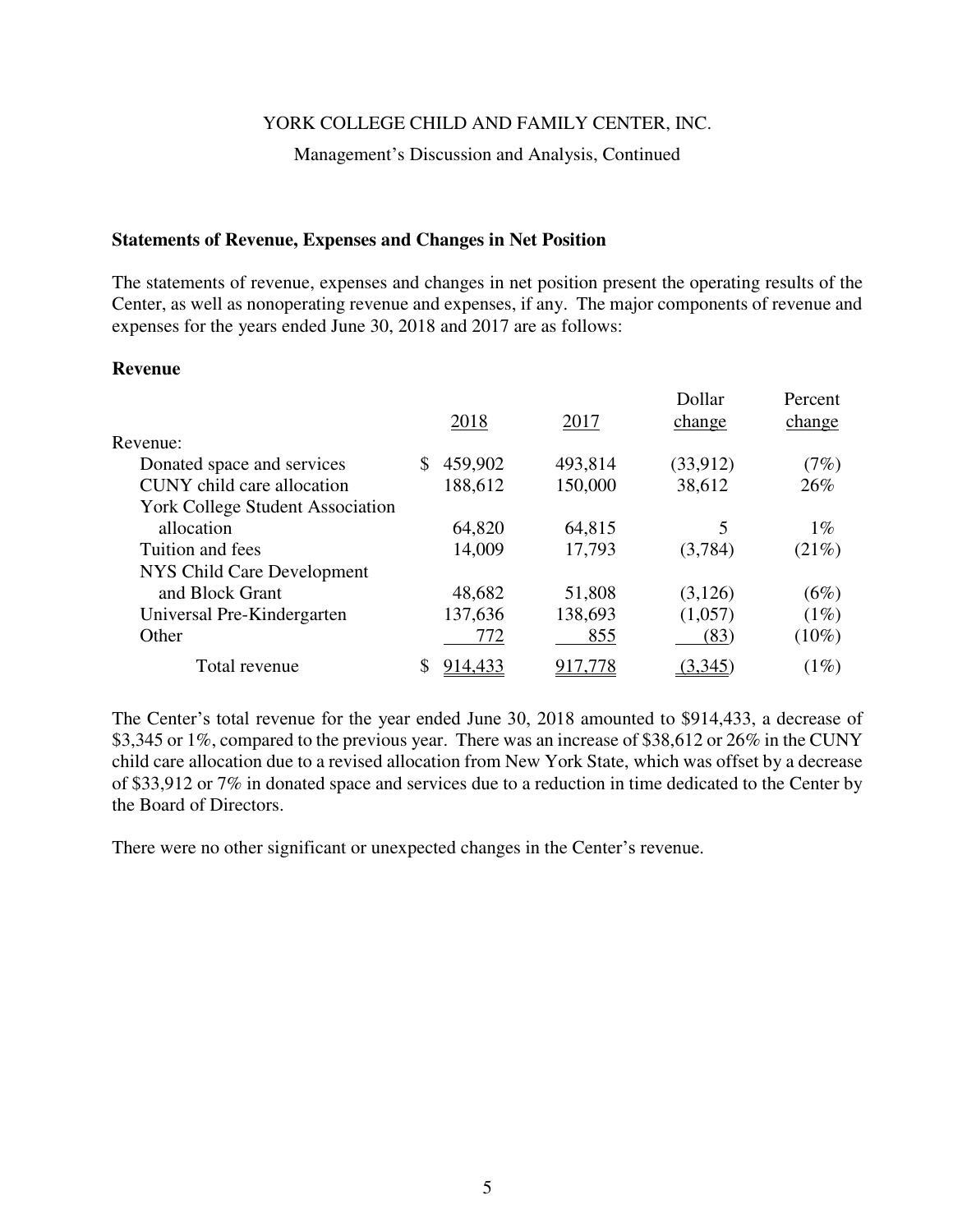Management's Discussion and Analysis, Continued

The following illustrates the Center's revenue, by source, for the year ended June 30, 2018:



**Expenses** 

|                            | 2018          | 2017    | Dollar<br>change | Percent<br>change |
|----------------------------|---------------|---------|------------------|-------------------|
| Expenses:                  |               |         |                  |                   |
| Donated space and services | \$<br>459,902 | 493,814 | (33,912)         | (7%)              |
| Program services           | 384,308       | 403,836 | (19,528)         | (5%)              |
| Supporting services        | 26,011        | 25,942  | 69               | $1\%$             |
| Insurance                  | 4,069         | 3,983   | 86               | $2\%$             |
| Other                      | 160           | 2,962   | (2,802)          | (95%)             |
| Total expenses             | 874,450       | 930,537 | (56,087)         | $(6\%)$           |

#### **Revenue by Source**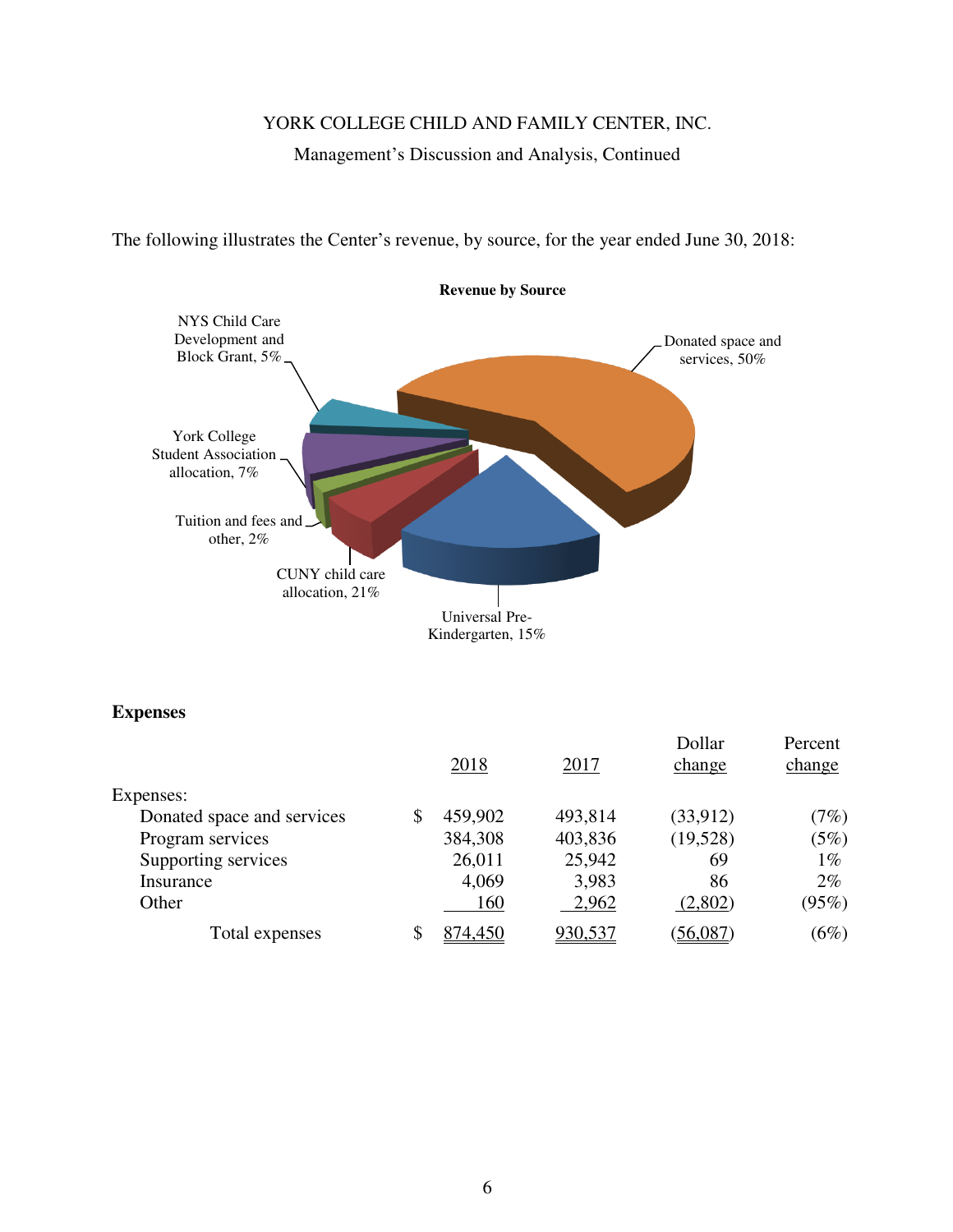Management's Discussion and Analysis, Continued

Total expenses for the year ended June 30, 2018 were \$874,450, a decrease of \$56,087 or 6%, compared to the previous year. The major components of this variance were related to a decrease in donated space services of \$33,912 or 7% due to a reduction in time dedicated to the Center by the Board of Directors. In addition, there was a reduction of program services and other of \$19,528 and \$2,802, respectively, as the expenses for the commencement of the Universal Pre-kindergarten were primarily incurred last fiscal year.

There were no other significant or unexpected changes in the Center's expenses.

The following illustrates the Center's expenses, by category, for the year ended June 30, 2018:

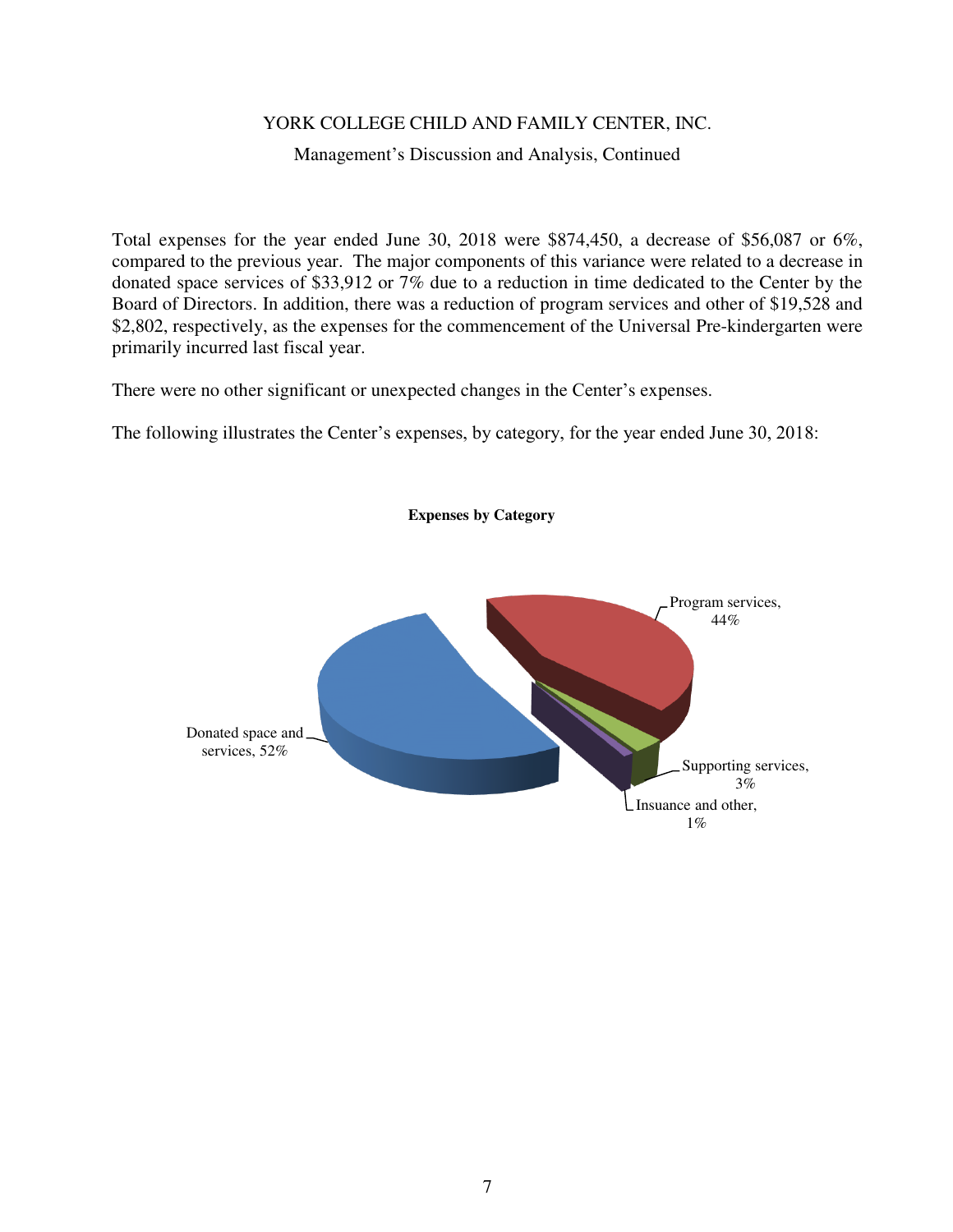Management's Discussion and Analysis, Continued

## **Cash Flows**

The statement of cash flows provides information about cash receipts and cash payments during the year. This statement assists users to assess the Center's ability to generate net cash flows, meet its obligations as they come due, and its dependency on external financing. The following summarizes the Center's cash flows for the year ended June 30, 2018:



#### **Cash Flows**

## **Economic Factors That May Affect the Future**

There are no known economic factors that may influence the future, with the exception of student enrollment, which directly relates to the amount of revenue earned, as well as related expenses incurred.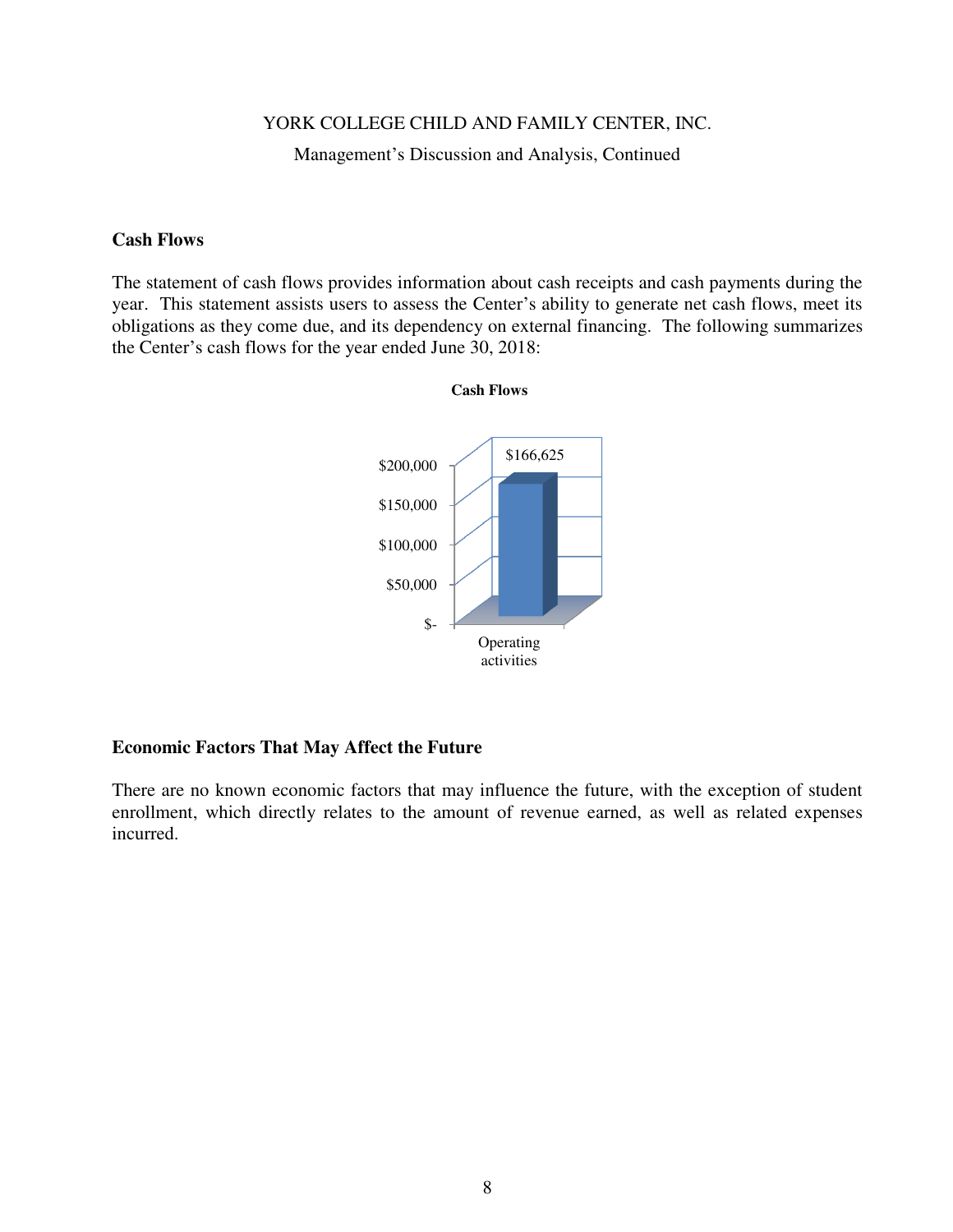# YORK COLLEGE CHILD AND FAMILY CENTER, INC. Statements of Net Position June 30, 2018 and 2017

| Assets                                                      | 2018          | 2017    |
|-------------------------------------------------------------|---------------|---------|
| Current assets:                                             |               |         |
| Cash and equivalents (notes 2 and 3)                        | \$<br>535,665 | 369,040 |
| Accounts receivable                                         | 124,027       | 268,660 |
| Prepaid expenses                                            | 3,248         | 3,040   |
| Total assets                                                | 662,940       | 640,740 |
| Liabilities                                                 |               |         |
| Current liabilities - accounts payable and accrued expenses | 31,367        | 49,150  |
| <b>Net Position</b>                                         |               |         |
| Unrestricted                                                | 631,573       | 591,590 |

See accompanying notes to financial statements.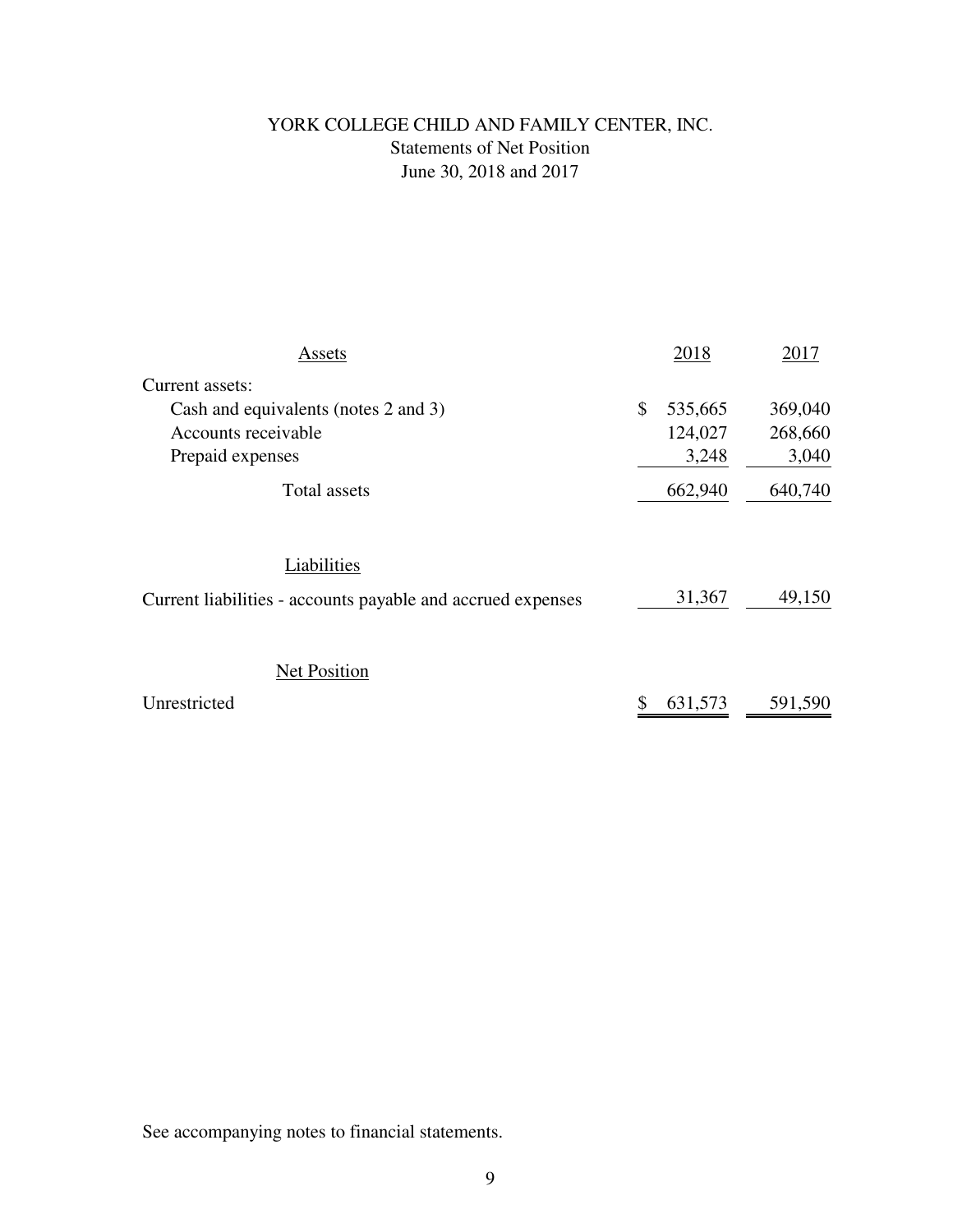# Years ended June 30, 2018 and 2017 YORK COLLEGE CHILD AND FAMILY CENTER, INC. Statements of Revenue, Expenses and Changes in Net Position

|                                                    | <u>2018</u>   | 2017     |
|----------------------------------------------------|---------------|----------|
| Operating revenue:                                 |               |          |
| Donated space and services                         | \$<br>459,902 | 493,814  |
| CUNY child care allocation                         | 188,612       | 150,000  |
| <b>York College Student Association allocation</b> | 64,820        | 64,815   |
| Tuition and fees                                   | 14,009        | 17,793   |
| NYS Child Care Development and Block Grant         | 48,682        | 51,808   |
| Universal Pre-Kindergarten                         | 137,636       | 138,693  |
| Other                                              | 772           | 855      |
| Total operating revenue                            | 914,433       | 917,778  |
| Operating expenses:                                |               |          |
| Donated space and services                         | 459,902       | 493,814  |
| Program services                                   | 384,308       | 403,836  |
| Supporting services                                | 26,011        | 25,942   |
| Insurance                                          | 4,069         | 3,983    |
| Other                                              | 160           | 2,962    |
| Total operating services                           | 874,450       | 930,537  |
| Income (loss) from operations                      | 39,983        | (12,759) |
| Net position at beginning of year                  | 591,590       | 604,349  |
| Net position at end of year                        | \$<br>631,573 | 591,590  |

See accompanying notes to financial statements.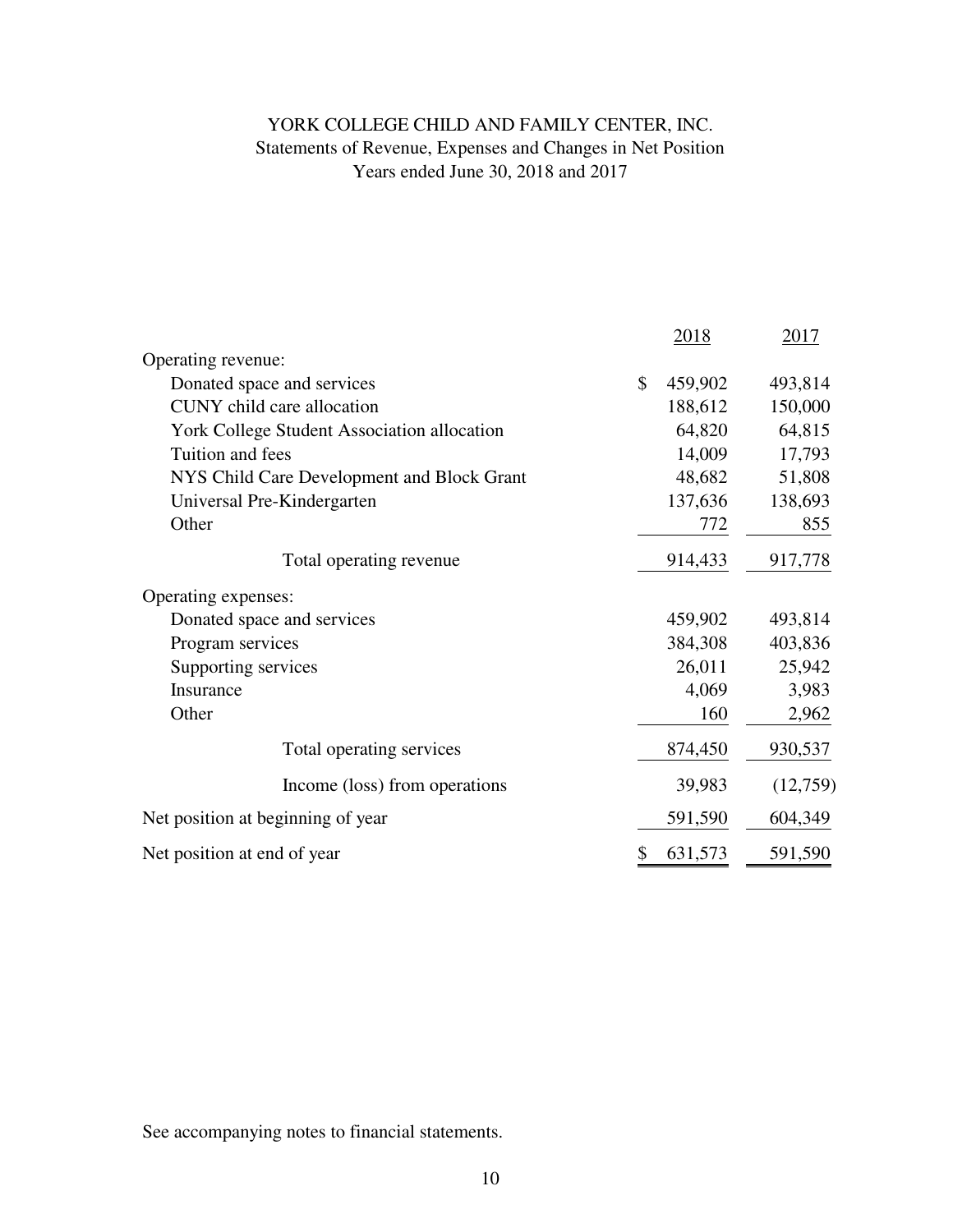# YORK COLLEGE CHILD AND FAMILY CENTER, INC. Statements of Cash Flows Years ended June 30, 2018 and 2017

|                                                             | <u>2018</u>   | <u>2017</u> |
|-------------------------------------------------------------|---------------|-------------|
| Cash flows from operating activities:                       |               |             |
| Cash receipts from:                                         |               |             |
| CUNY child care allocation                                  | \$<br>338,612 | 150,000     |
| York College Student Association allocation                 | 64,815        | 65,228      |
| Tuition and fees                                            | 14,009        | 17,793      |
| NYS Child Care Department and Block Grant                   | 4             | 127,073     |
| Universal Pre-Kindergarten                                  | 181,200       | 85,005      |
| Other                                                       | 524           | 1,222       |
| Cash payments to/for:                                       |               |             |
| Program services                                            | (402,091)     | (358, 185)  |
| Supporting services                                         | (26,011)      | (31,717)    |
| Insurance and other                                         | (4, 437)      | (7, 185)    |
| Net cash provided by operating activities                   | 166,625       | 49,234      |
| Net increase in cash and equivalents                        | 166,625       | 49,234      |
| Cash and equivalents at beginning of year                   | 369,040       | 319,806     |
| Cash and equivalents at end of year                         | \$<br>535,665 | 369,040     |
| Reconciliation of income (loss) from operations to net cash |               |             |
| provided by operating activities:                           |               |             |
| Income (loss) from operations                               | 39,983        | (12,759)    |
| Adjustments to reconcile income (loss) from operations to   |               |             |
| net cash provided by operating activities:                  |               |             |
| Accounts receivable                                         | 144,633       | 22,337      |
| Prepaid expenses                                            | (208)         | (240)       |
| Accounts payable and accrued expenses                       | (17, 783)     | 39,896      |
| Net cash provided by operating activities                   | \$<br>166,625 | 49,234      |
| Supplemental schedule of non cash flow information:         |               |             |
| Donated space and services revenue                          | \$<br>459,902 | 493,814     |
| Donated space and services expenses:                        |               |             |
| Professional services                                       | 184,094       | 218,006     |
| Facilities                                                  | 275,808       | 275,808     |
|                                                             | \$<br>459,902 | 493,814     |

See accompanying notes to financial statements.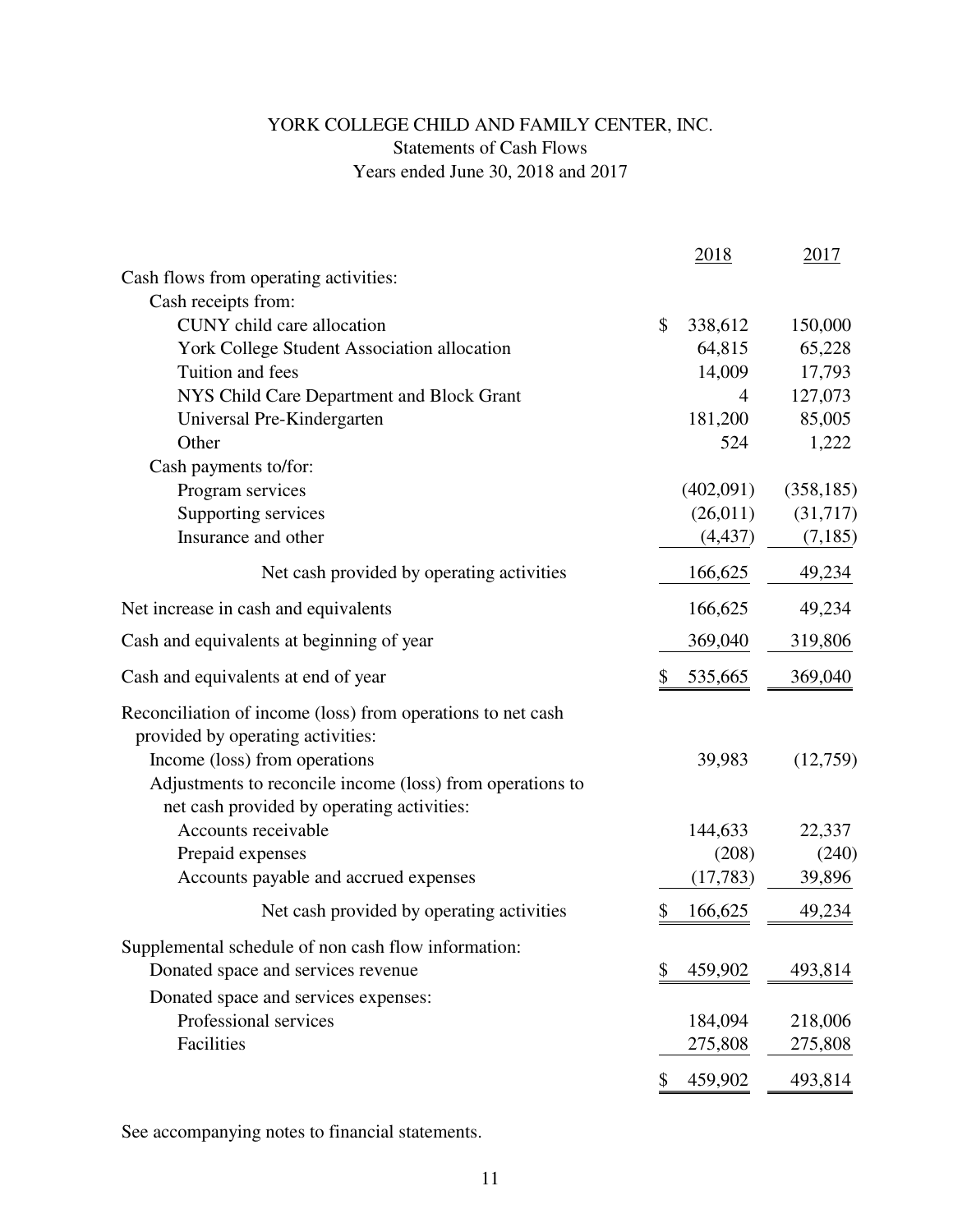Notes to Financial Statements

June 30, 2018 and 2017

#### (1) Nature of Organization

- The York College Child and Family Center, Inc. (the Center) was organized to operate within the bylaws, policies and regulations of the City University of New York (CUNY) and the policies, regulations and orders of York College (the College). The purpose of the Center is to provide an educational and development program for children of registered degree students at the College during times of regularly scheduled college classroom instruction in order that students with child care responsibilities may pursue their educational programs at the College.
- The Center was organized exclusively for charitable, educational and scientific purposes and shall not carry on any activities not permitted to be carried on by a corporation exempt from Federal income tax under Section  $501(c)(3)$  of the Internal Revenue Code.
- Although the Center is a separate and independent legal entity, it carries out operations which are integrally related to CUNY and, therefore, is included as a part of CUNY's financial reporting entity.

## (2) Summary of Significant Accounting Policies

- (a) Basis of Accounting
	- The Center 's accounting policies conform to accounting principles generally accepted in the United States of America (GAAP) and applicable Governmental Accounting Standards Board (GASB) pronouncements.
	- For financial reporting purposes, the Center is considered to be a special-purpose entity engaged only in business-type activities. GASB defines business-type activities as activities financed, in whole or in part, by fees charged to external parties for goods or services. Accordingly, the accompanying financial statements have been prepared using the economic resources measurement focus and the accrual basis of accounting in accordance with GAAP, as prescribed by GASB. For financial reporting purposes, the Center is also considered to be a discretely presented component unit of the CUNY, as defined by GASB.

#### (b) Net Position

The Center's resources are classified into the following net position categories:

- Net investment in capital assets Capital assets, net of accumulated depreciation and outstanding principal balances of debt, if any, attributable to the acquisition, construction, or improvement of those assets.
- Restricted non-expendable Net position subject to externally imposed stipulations requiring the Center to maintain them in perpetuity.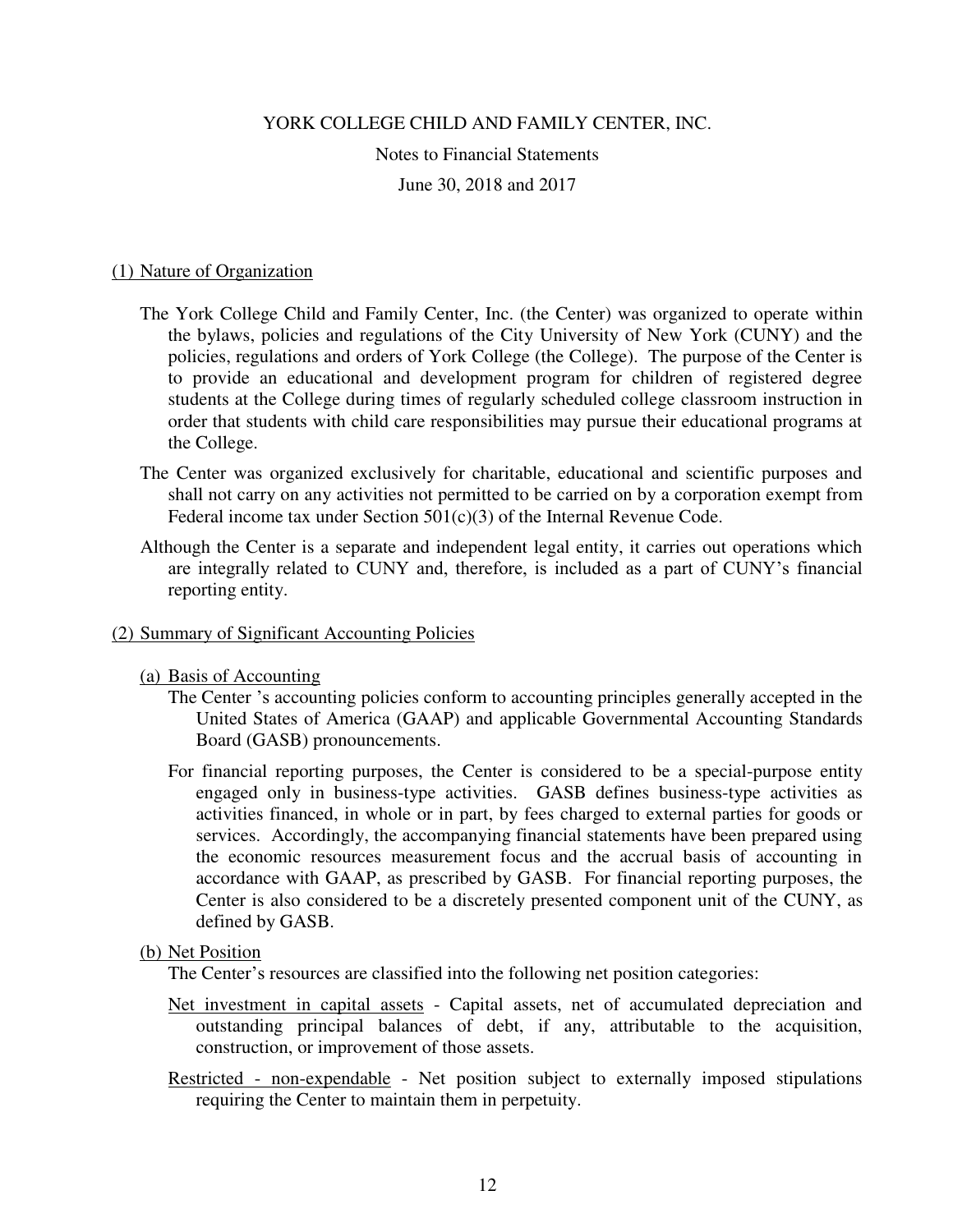## Notes to Financial Statements, Continued

#### (2) Summary of Significant Accounting Policies, Continued

#### (b) Net Position, Continued

- Restricted expendable Net position whose use is subject to externally imposed stipulations that can be fulfilled by the actions of the Center or the passage of time.
- Unrestricted All other net position including net position designated by actions, if any, of the Center's Board of Directors.

At June 30, 2018, the Center had only unrestricted net position.

(c) Cash and Equivalents

 Cash and equivalents are comprised of highly liquid instruments with original maturities of 90 days or less.

#### (d) Accounts Receivable

 Accounts receivable are charged to bad debt expense when they are determined to be uncollectible based upon a periodic review of the accounts by management. Accounting principles generally accepted in the United States of America require that the allowance method be used to recognize bad debts; however, the effect of using the direct write-off method is not materially different from the results that would have been obtained under the allowance method.

# (e) Revenue Recognition

 Revenues are recognized in the period earned. The Center derives a portion of its revenue from fees billed to students whose children are provided day care services. The Center recognized revenue of \$188,612 during fiscal year ended June 30, 2018 and \$150,000 for fiscal year 2017 from CUNY for providing child day care services for children of students enrolled at the College. As of June 30, 2017, \$150,000 is included in accounts receivable in the accompanying statements of net position. For the years ended June 30, 2018 and 2017 the Center recognized revenue of \$64,820 and \$64,815, respectively, from allocations from the York College Student Association, and these amounts are also included in accounts receivable in the accompanying statements of net position at June 30, 2018 and 2017, respectively.

## (f) Donated Space and Services

 The Center operates on the campus of the College and utilizes office space and equipment, as well as personal services of certain college employees. The cost savings associated with such arrangements are recorded as donated space and services and are recognized as revenue and expenses in the accompanying financial statements based on the fair value of such services (note 6).

## (g) Functional Expenses

 The costs of providing the various programs and other activities have been summarized on a functional basis in the statements of revenue, expenses and changes in net position. Accordingly, certain costs have been allocated among the programs and supporting services benefited.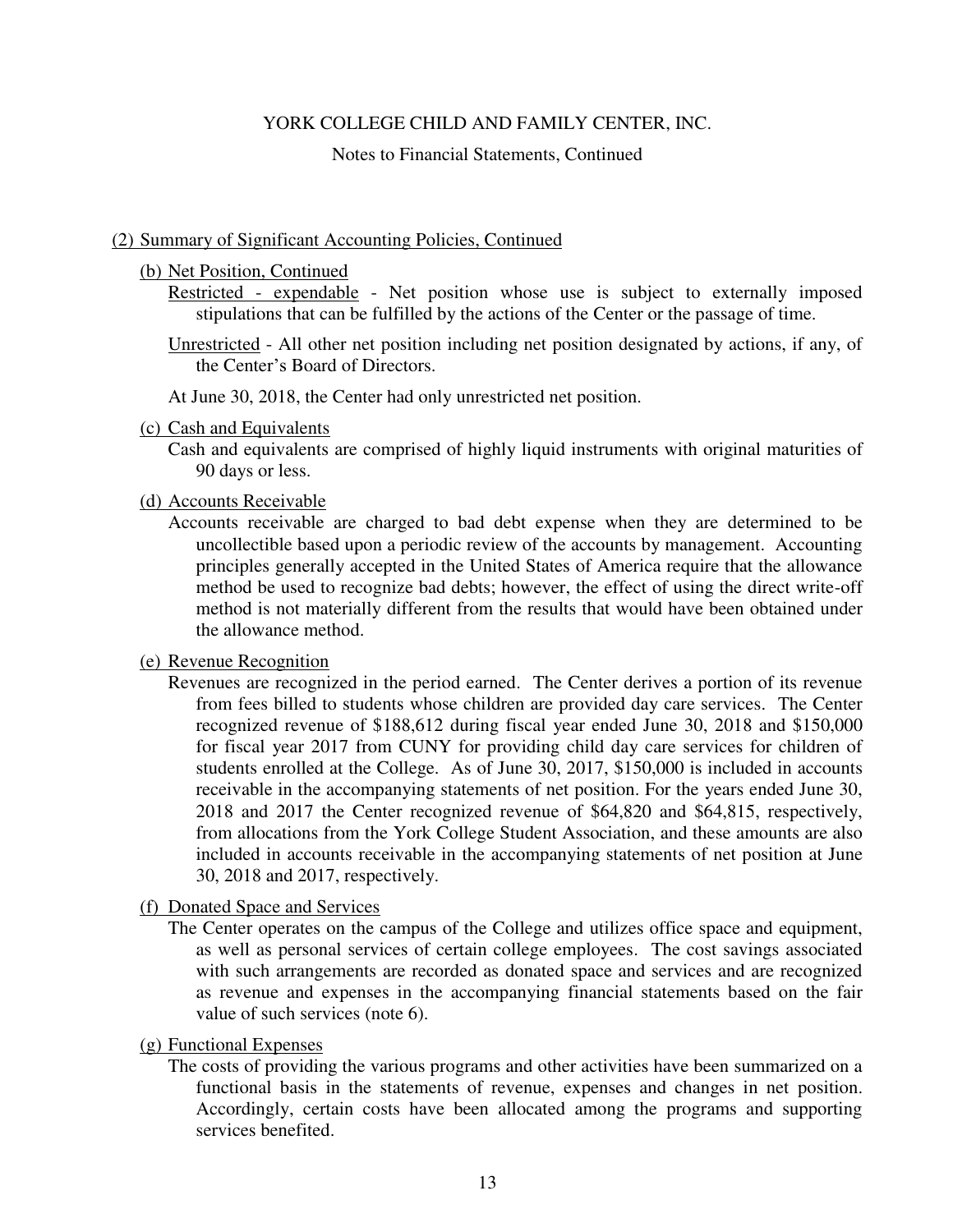Notes to Financial Statements, Continued

## (2) Summary of Significant Accounting Policies, Continued

#### (h) Use of Estimates

 The preparation of financial statements in accordance with GAAP requires management to make estimates and judgments that affect the reported amounts of assets and liabilities and disclosures of contingent assets and liabilities at the date of the financial statements and the reported amounts of revenues and expenses during the reporting period. Actual results could differ from those estimates.

#### (i) Subsequent Events

 The Center has evaluated subsequent events through the date of the report which is the date the financial statements were available to be issued.

## (j) Income Taxes

The Center is exempt from income taxes under Section  $501(c)(3)$  of the Internal Revenue Code (the Code), therefore, no provision for income taxes is reflected in the financial statements. The Center has been classified as a publicly supported organization that is not a private foundation under Section 509(a) of the Code. The Center presently discloses or recognizes income tax positions based on management's estimate of whether it is reasonably possible or probable that a liability has been incurred for unrecognized income taxes. Management has concluded that the Center has taken no uncertain tax positions that require adjustment in its financial statements. U.S. Forms 990 filed by the Center are subject to examination by taxing authorities.

## (3) Cash and Equivalents

 Custodial credit risk of deposits is the risk that the Center's deposits may not be returned in the event of a bank failure. At June 30, 2018, the Center's cash and equivalents balance was below the federal threshold and therefore none of its cash and equivalents balance was exposed to custodial credit risk.

Cash and equivalents consist of the following at June 30, 2018 and 2017:

|                         | 2018      | <u>2017</u>    |
|-------------------------|-----------|----------------|
| Operating account       | \$331,925 | 156,856        |
| Operating account - UPK | 75,970    | 85,014         |
| Money market            | 127,770   | 127,170        |
|                         | \$35,665  | <u>369,040</u> |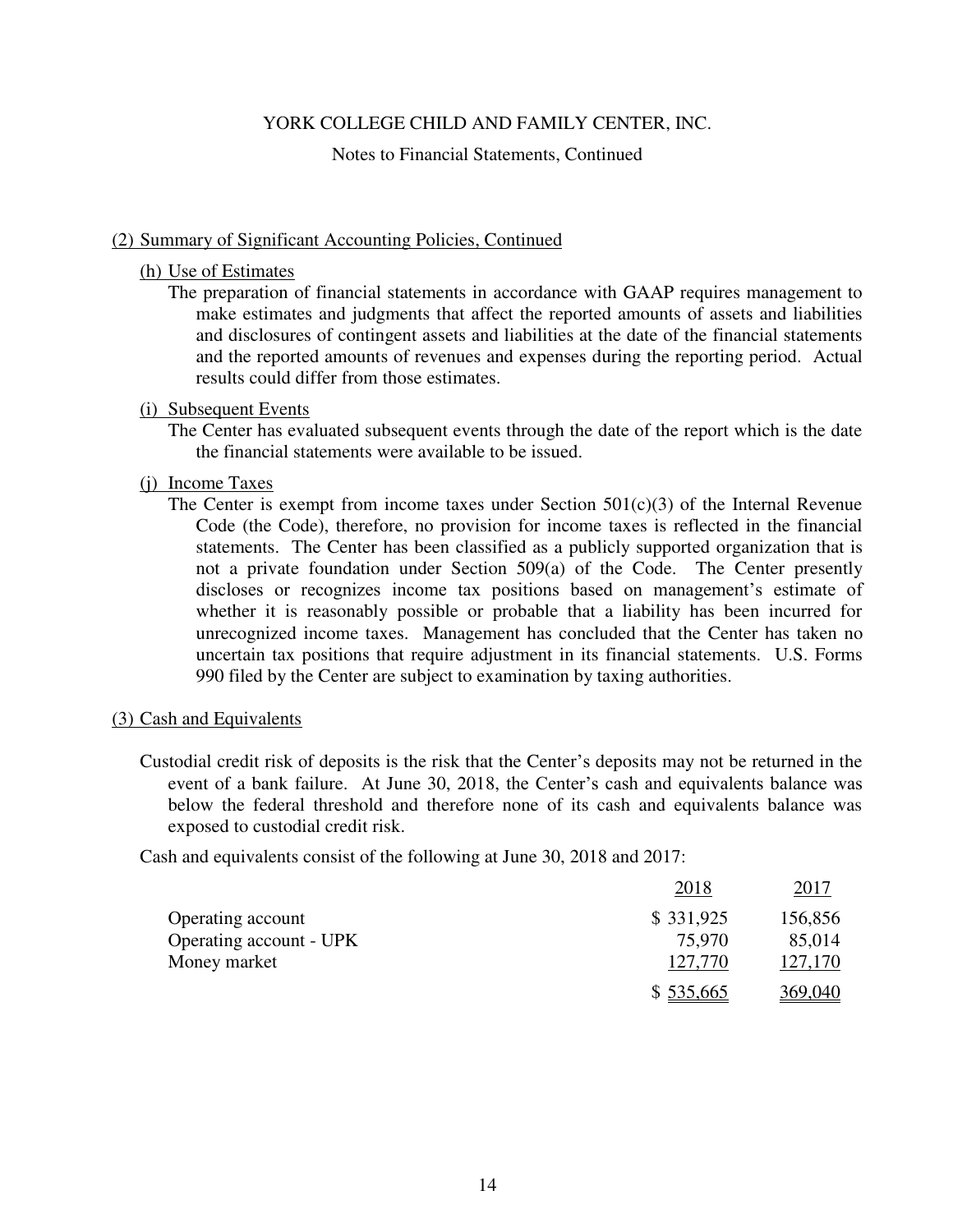## Notes to Financial Statements, Continued

## (4) Child Care Program Grant

The Center's agreement with the Research Foundation of the City University of New York (the Research Foundation) provides for the Research Foundation to maintain custody of the Federal Child Care Development Grant and reimburse the Center for allowable costs incurred up to the amount of the grant received. As of June 30, 2018 and 2017, \$48,682 and \$4, respectively, was due from the Research Foundation related to this grant and these amounts are included in accounts receivable in the accompanying statements of net position. The Research Foundation reimbursed the Center for allowable costs of \$48,682 and \$51,808 for the years ended June 30, 2018 and 2017, respectively.

#### (5) Program Services

At June 30, 2018 and 2017, program services consisted of the following:

|                    | 2018         | 2017           |
|--------------------|--------------|----------------|
| Personnel services | \$368,020    | 387,757        |
| Food and supplies  | 16,288       | 16,079         |
|                    | 384,308<br>S | <u>403,836</u> |

Salary and benefit payments for the Center's employees are paid by the Research Foundation and reimbursed by the Center. Personnel services expense for the years ended June 30, 2018 and 2017 includes \$26,775 and \$28,050, respectively, of administrative fees paid to the Research Foundation for these services.

#### (6) Donated Space and Services

 The Center utilizes certain professional services and facilities provided by the College. The estimated fair values of professional services and facilities are included in the accompanying statements of revenue, expenses and changes in net position. Professional services and facilities for the years ended June 30, 2018 and 2017 amounted to the following:

|                       | 2018                    | 2017    |
|-----------------------|-------------------------|---------|
| Professional services | 184,094<br>$\mathbb{S}$ | 218,006 |
| <b>Facilities</b>     | 275,808                 | 275,808 |
|                       | 459.902<br>S            | 493,814 |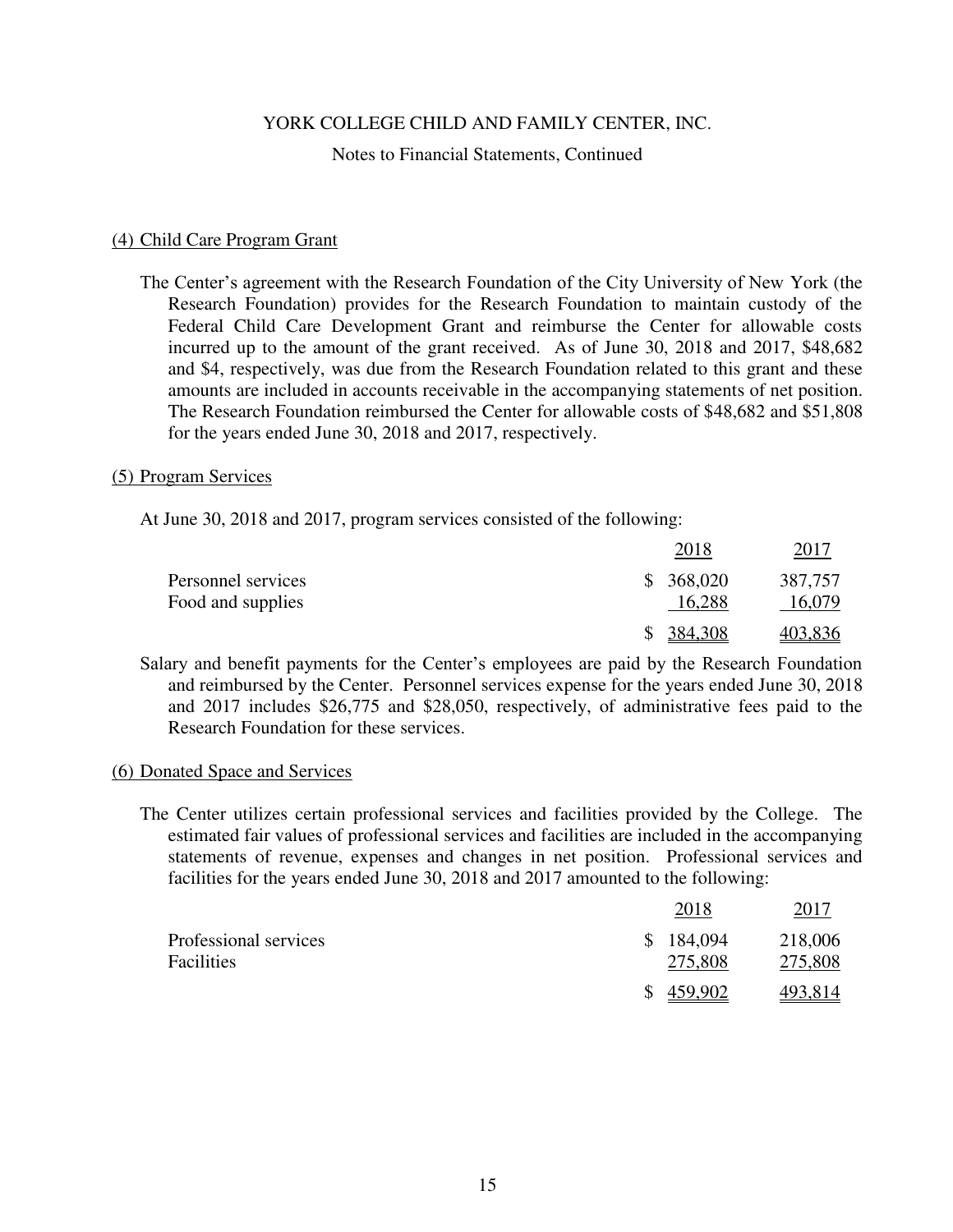Notes to Financial Statements, Continued

## (7) Accounting Standards Issued But Not Yet Implemented

- GASB Statement No. 83 "Certain Asset Retirement Obligations." This Statement, issued in November 2016, addresses accounting and financial reporting for certain asset retirement obligations (AROs). Governments that have legal obligations to perform certain future asset retirement activities related to its tangible capital assets should recognize a liability based on the guidance in this Statement. The requirements of this Statement are effective for reporting periods beginning after June 15, 2018, which is the fiscal year beginning July 1, 2018 for the Center. This Statement is not expected to have a material effect on the financial statements of the Center.
- GASB Statement No. 84 "Fiduciary Activities." This Statement, issued in January 2017, established criteria for identifying fiduciary activities of all state and local governments. The focus of the criteria generally is on (1) whether a government is controlling assets of the fiduciary activity and (2) the beneficiaries with whom a fiduciary relationship exists. This Statement is effective for reporting periods beginning after December 15, 2018, which is the fiscal year beginning July 1, 2019 for the Center. This Statement is not expected to have a material effect on the financial statements of the Center.
- GASB Statement No. 87 "Leases." This Statement, issued in June 2017, increases the usefulness of the financial statements by requiring recognition of certain lease assets and liabilities for leases that previously were classified as operating leases and recognized as inflows of resources or outflows of resources based on the payment provisions of the contract. The requirements of this Statement are effective for reporting periods beginning after December 15, 2019, which is the fiscal year beginning July 1, 2020 for the Center. This Statement is not expected to have a material effect on the financial statements of the Center.
- GASB Statement No. 88 "Certain Disclosures Related to Debt, Including Direct Borrowings and Direct Placements." This Statement, issued in April of 2018, requires that additional essential information related to debt be disclosed in notes to financial statements, including unused lines of credit; assets pledged as collateral for the debt; and terms specified in debt agreements related to significant events of default with finance-related consequences, significant termination events with finance-related consequences, and significant subjective acceleration clauses. This Statement also requires that existing and additional information be provided for direct borrowings and direct placements of debt separately from other debt. The provisions of this Statement are effective for reporting periods beginning after June 15, 2018, which is the fiscal year beginning July 1, 2018 for the Center. This Statement is not expected to have a material effect on the financial statements of the Center.